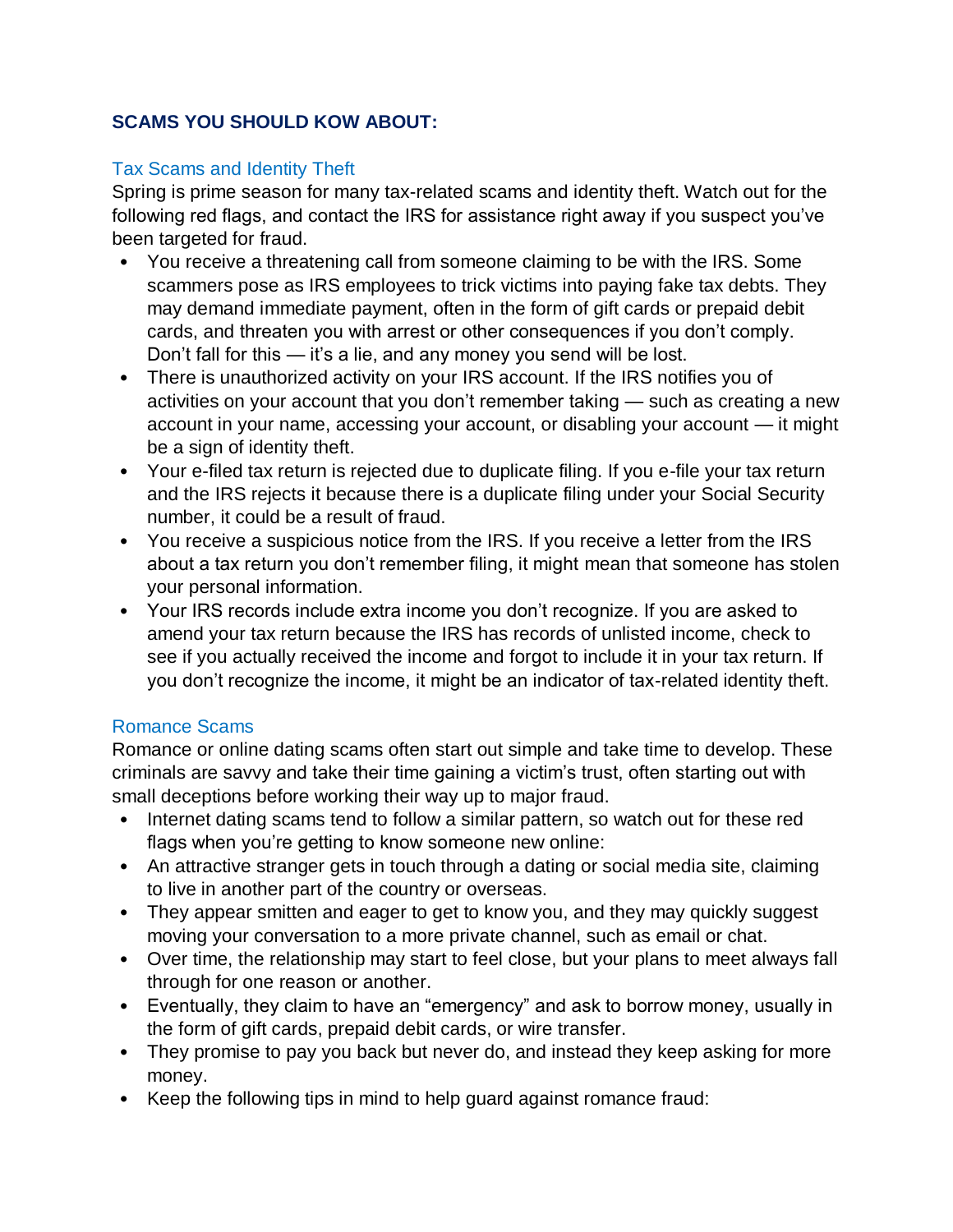- Take your time getting to know someone new, especially online. Ask a lot of questions, and be wary of any inconsistencies.
- Don't give out personal details such as your last name or place of employment to someone you've only met online.
- Check the person's profile photo in an internet image search. If it shows up elsewhere with a different name attached, there's a good chance it's been stolen for fraud.
- Watch out for overly flirtatious or complimentary emails. When in doubt, paste the text into a search engine and see if any matches come up.
- Cut off contact immediately if you suspect someone may be trying to swindle you, and report that person to the dating app or website you are using.
- Don't assume you're safe just because you made the first move; many scammers create fake profiles as bait and wait for victims to get in touch.

# Tech Support Scams

In this widespread type of fraud, criminals pose as tech support staff from a trusted company to gain access to your computer. They may call you on the phone, but most often they will contact you through a pop-up window in your internet browser, claiming that your data or security is at risk and urging you to call a toll-free number immediately. If this happens to you, STOP.

- Do not click on any links or call the phone number provided.
- Do not send any form of payment, including gift cards.
- Do not provide information about your bank accounts or credit/debit card.
- Do not let anyone take control of your computer.

Take these steps to further protect yourself:

- Report the incident at <https://reportfraud.ftc.gov/#/> and include the phone number you were asked to call.
- Install security software from a reputable company and keep it up to date.
- If you need help with your computer, get help from a trusted professional; don't just rely on an internet search.
- Spread the word if you are targeted by this type of scam. Raising awareness can help keep others safe.

# Delivery Notification Scam

If you receive an email or text message with the subject line "USPS Failed Delivery Notification" (or something similar), do not open it. These emails look almost identical to official notifications from legitimate shipping services like the USPS®, UPS®, or FedEx®, but they contain fraudulent information.

These messages instruct customers to click on a link to resolve a made-up delivery issue. Clicking on the link activates a virus, which can steal personal information such as usernames, passwords, or financial account information.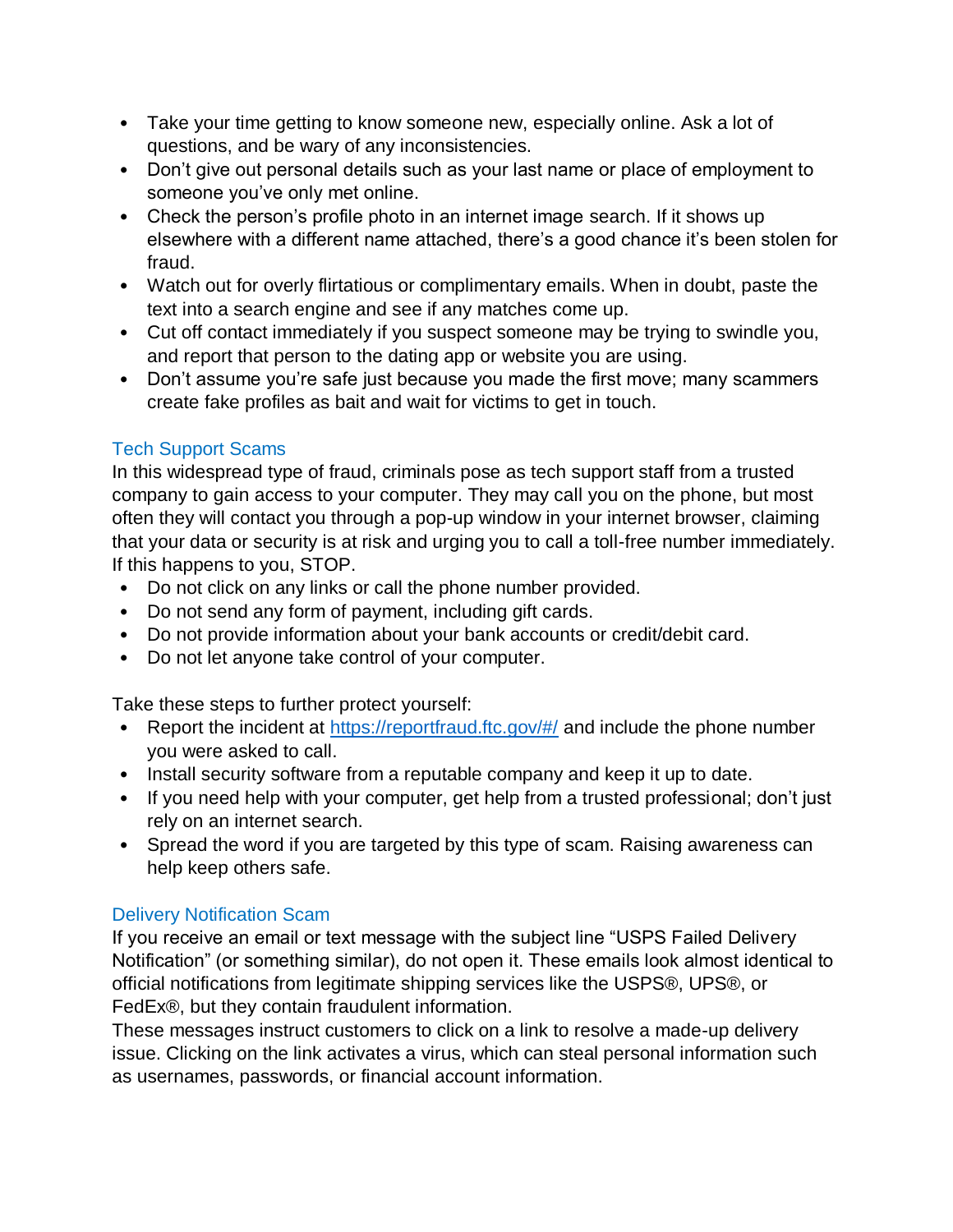#### Online Gift Card Scam

Gift cards sold through online auction sites are often fraudulent or stolen. To avoid getting mixed up in a costly scam, it is safer to purchase gift cards directly from the merchant or retail store.

#### Stripped Gift Card Scam

Avoid purchasing gift cards "off the rack" at retail stores. If gift cards are not stored behind a counter, thieves may steal the gift card code or use a device to scan the magnetic strip on the back of the card. They will then monitor the card online until it is activated and redeem the card's value online without you or the recipient knowing. When you buy a preloaded gift card, ask the cashier to scan the card to make sure the full amount is available. Also, check to make sure the packaging has not been tampered with or damaged. If you have the option, it is a good idea to register your gift card with the retailer as well.

#### Wi-Fi Network Scam

Using your laptop, tablet, or smartphone at Wi-Fi hotspots in public places is convenient, but often those networks are not secure. Information you send through an insecure Wi-Fi connection might be accessed by someone else and stolen. One way scammers do this is by setting up a Wi-Fi signal with the same name as complimentary one; this is known as the "evil twin," and it works similarly to a phishing scam. If you connect to an evil twin network, your personal or financial information can be intercepted by the scammer during normal-seeming transactions.

To protect your information when using public Wi-Fi hotspots, it is better not to use your credit card. Send information only to sites that are fully encrypted, and avoid using mobile apps that require personal or financial information while using a public network.

## Online Shopping Fraud

With more and more shopping being done online, customers often report that they have placed orders for products that never arrive. In many cases, this is the result of fraud. Scammers post listings online for products they do not actually own. When they receive an order, they use a stolen credit card to purchase the item from a third party and have it shipped directly to the buyer. Then they charge the buyer's credit card and keep the purchase price for themselves. They may also use the buyer's credit card information to make further purchases to perpetuate the scam.

If you purchase an item from an online seller but receive the shipment from someone else, it is a strong indication of fraud. To avoid these scams, use caution and don't provide payment information directly to the seller. Instead, always use a legitimate payment service to ensure a safe, legitimate online purchase.

## Package Delivery Scams

Online fraudsters pose as legitimate delivery services and offer reduced or free shipping to customers through auction sites. They provide fake shipping labels to the victim and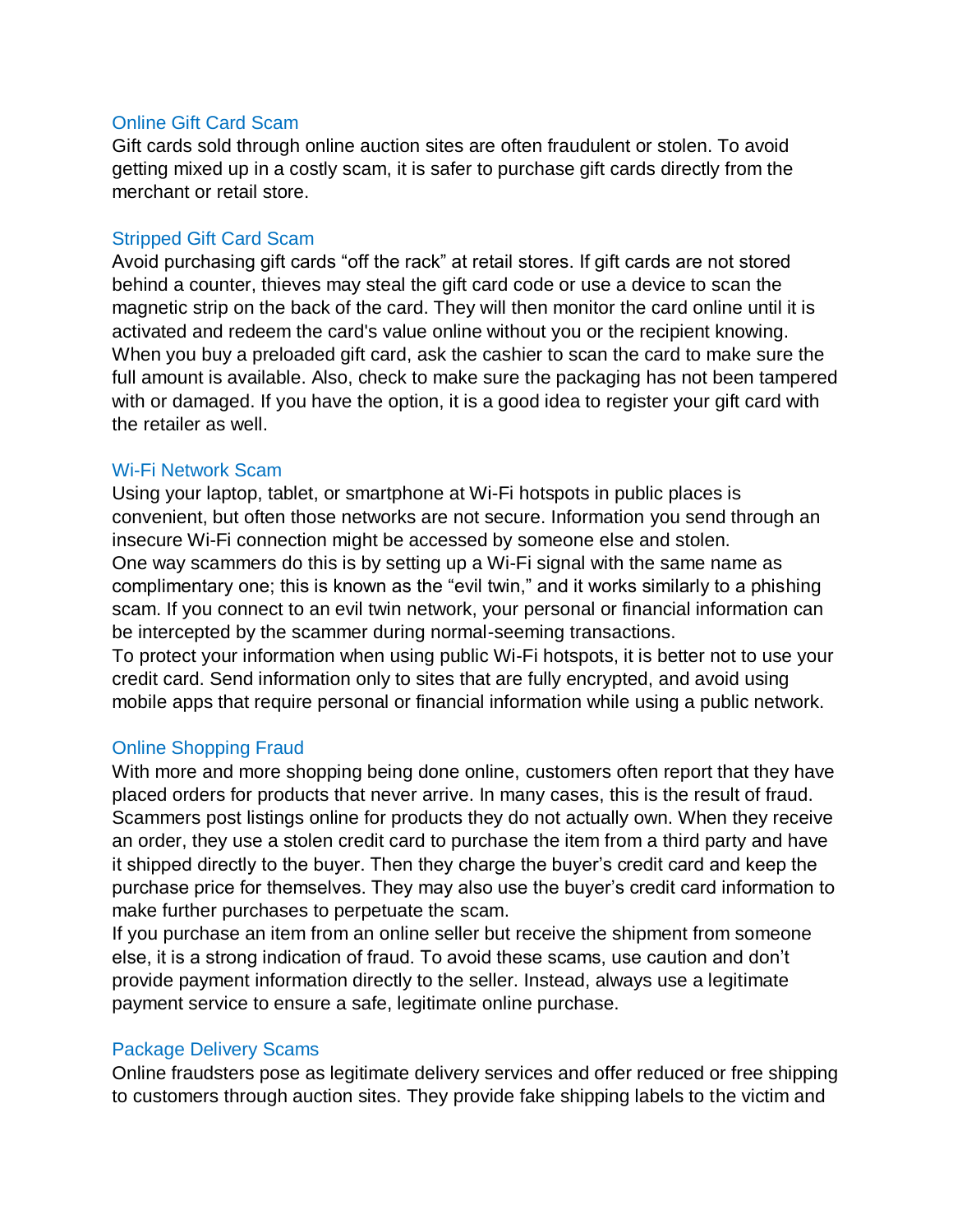do not pay for delivery of the packages. Then the delivery service providers intercept the packages for nonpayment, and the victim loses the money they paid for the purchase.

To protect yourself, diligently check each seller's feedback ratings, along with their number of sales and the dates on which feedback was posted. Be wary of any seller with 100% positive feedback, a low number of feedback postings, or ratings that were all posted around the same date.

## FNB North Impersonation Scams

Criminals are contacting FNB North customers by phone or text to trick them into revealing their financial information. They may ask for your online banking login information, ask you to provide or "verify" one-time passcodes sent by text, or ask for your card numbers and account balances. If this happens, hang up.

Remember, FNBN will NEVER call, text, or email to ask for your online banking login credentials, or for your credit/debit card information — including your PIN or the threedigit code on the back of your card.

## Fake Calls From Amazon and Apple Support

Some scammers use the names of well-known companies like Amazon or Apple to gain your trust and then tell you there's something wrong with your account — a suspicious purchase, an account breach, or problems with an order or return. They will give you a phone number to call or instruct you to press 1 to speak with someone. Don't do either. Hang up. It's a scam, and they're trying to steal your personal information.

#### Travel Scams

Beware of offers for free or low-cost travel from companies you haven't heard of or done business with before—especially if they contact you out of the blue saying you've won a "free vacation." These so-called luxury travel packages often involve steep hidden fees or are entirely fake. Protect yourself by working only with travel companies you can verify are trustworthy, and by getting all the details (including cancelation and refund policies) in writing before you pay for anything. Beware of anyone who pressures you to "sign up to claim your prize," and never give out your credit card number to anyone who claims they need it to "verify" your identity.

#### Medical Scams/Fraud

Be wary of calls or emails from doctors or hospitals claiming to have treated a friend or relative for COVID-19 and demanding payment. If you suspect COVID-19 health care fraud, report it immediately online or call 800-HHS-TIPS (800-447-8477).

## IRS Impersonation Scam Email

The Internal Revenue Service (IRS) warns taxpayers and tax professionals about a new IRS impersonation scam email. The email subject line may vary, but according to the IRS, recent examples use phrases like "Automatic Income Tax Reminder" or "Electronic